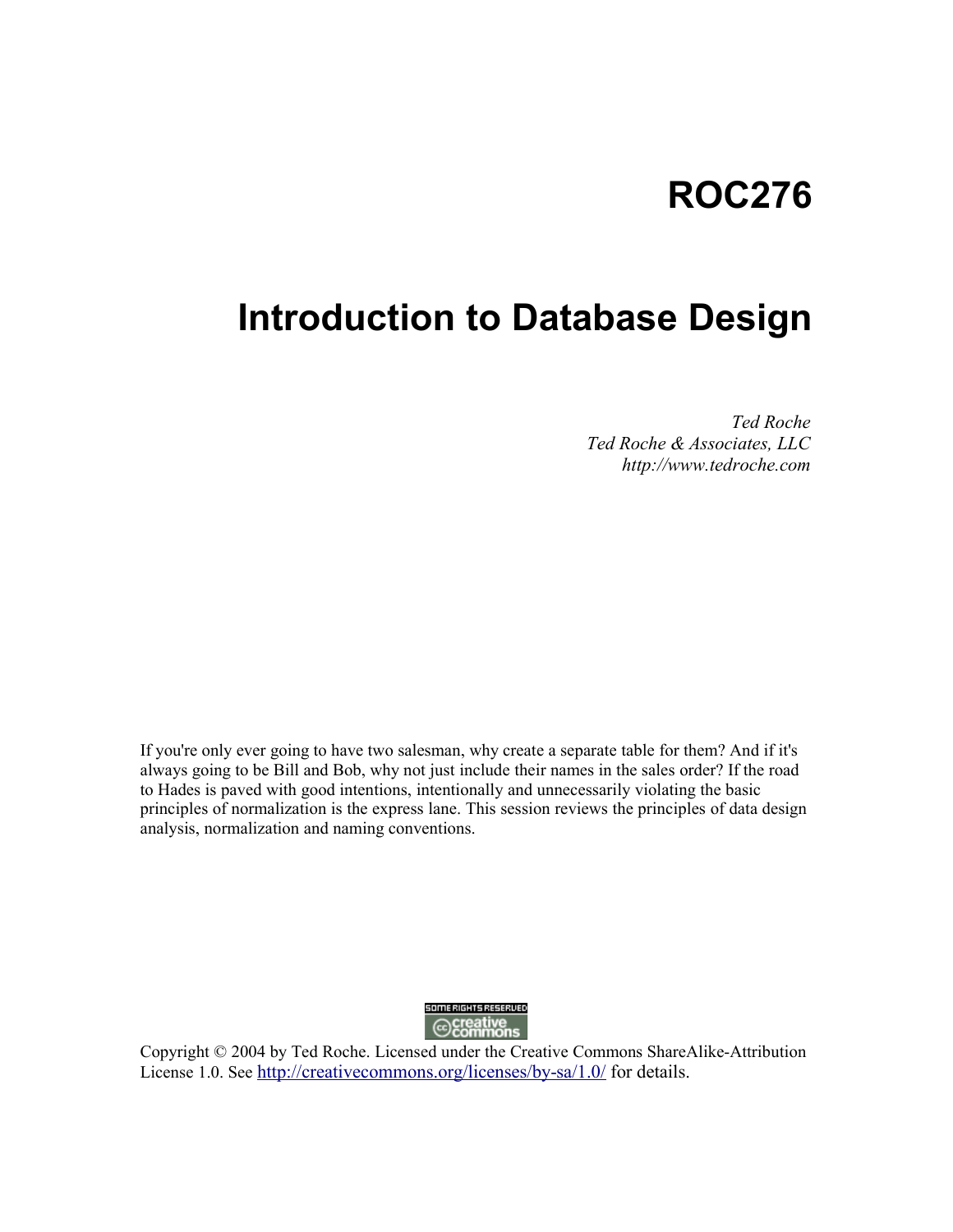## **Introduction**

A fellow developer once asked me "Is it possible to develop a good application from a bad data design?" What a good question! I pondered for a few moments before replying that yes, a good application could be created from a bad data design, but it was a lot more work to create and a lot more work to maintain than one created from a good data design.

So, here we are, lazy programmers all. Lazy is one of the ultimate compliments for a programmer: it means that they will find a way to do things efficiently once, so that they don't need to go back and fix things and they don't get stuck doing boring things over and over again. Good data design is the lazy programmer's way to ensure that the design is right up front, that it is flexible enough to support change, and that it is rugged enough to support the needs of the application.

### *Terminology*

First, a quick terminology review for those new to database design.

A **field** is a single piece of information, such a person's first name or an item's price. Divide your information so that fields can stand on their own, and don't need to be subdivided when you are processing. For example, if your part number is composed of a part type, a region code, a rating and a sub-part number, such as AN-33-X4-1234, it is often be better to break that information into separate fields and combine it when needed, rather than to constantly split the field when looking for all parts from one region.

Each field has a single **datatype**. Datatypes specify that a field holds a particular kind of information; has upper and lower limits on their capacity; and are restricted on what kind of information they can hold. Fields may be character, integer, date, datetime (a combination of date and time), numeric, double, float, currency logical (true or false), memo (very long free-form text or binary data). Specialized datatypes exist to hold OLE information (general fields), Macintosh binary (picture fields), but are rarely used.

A collection of fields that holds a single piece of information forms a **record**. For example, you might record a check received from a customer as:

| <b>Field name</b>      | Type            | Data         |
|------------------------|-----------------|--------------|
| <b>Customer Number</b> | Integer         | 4321         |
| <b>Check Number</b>    | Integer         | 5678         |
| Amount                 | Numeric $(9,2)$ | \$910.11     |
| Date Received          | Date            | 22 July 2001 |

A collection of these records would form a **table**. The table of data can be viewed in many ways, but the standard form used by the Fox BROWSE command looks like this: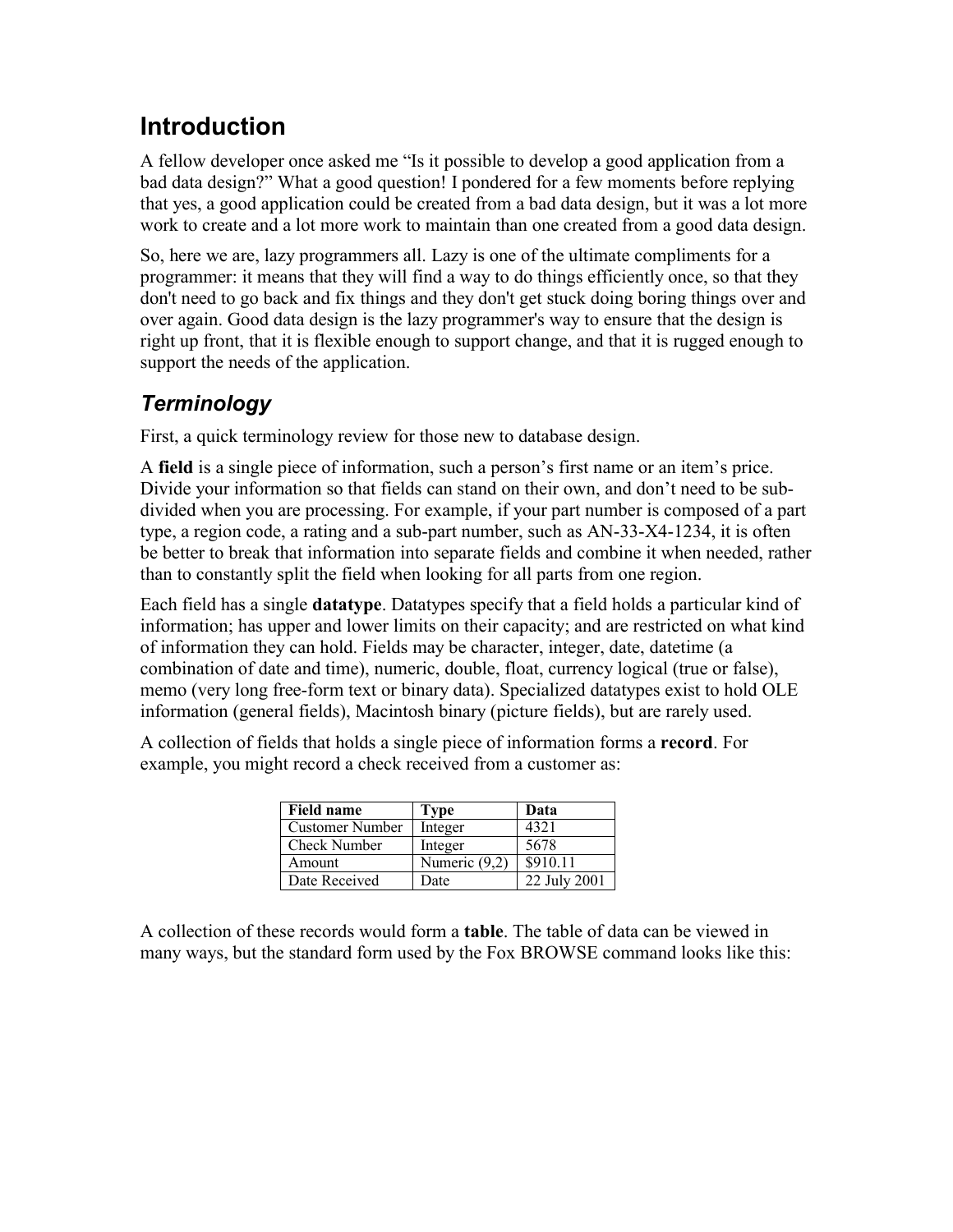| Customer | Check | Amount | Date       |
|----------|-------|--------|------------|
| 1243     | 3121  | 232    | 01/01/1901 |
| 3232     | 43243 | 3343   | 02/02/2002 |
| 23232    | 42    | 43.34  | 03/03/1903 |

*Figure 1: Why do you think they call them tables, rows and columns? Data is often viewed rectilinearly.*

This geometry leads to other names for the items, records are often called **rows** and fields **columns**. A row or record is often more formally called a **tuple**.

A **key** is an expression composed of one or more fields that is used to link records from different tables together, to speed access to a record, or to temporarily sort records into a particular order. Keys are stored in **indexes***.* Different physical implementations can be created in different database engines. Visual FoxPro supports stand-alone indexes (IDX extensions), compound indexes (CDX) and structural compound indexes (CDX).

A **primary key** uniquely identifies each record in a table. A **candidate key** is another key that could also uniquely identify a record, but it was not selected as the primary key. A **foreign key** is a primary key column duplicated in another table, where it links the table to its originating table.

A **relation** links two tables, primary key to foreign key. **Cardinality** describes the potential number of records in the relation. Since a primary key must be unique, one side of the relation is always one or zero. The other side can be zero, one or many. The "one" side is often called the **parent** and the other side the **child**. While there are different notations, most are pretty readable: in text, "one-to-many" is 1:M, "one-to-zero-or-many" is 1:0,M and "one-to-zero-or-one" is 1:0,1. See **Figure 2** for typical graphical representations of the different relations.



*Figure 2: Graphical representation of the cardinality of relations.*

It's a good practice to start out with a **logical database design**: a design that expresses the entities and relationships without regard for the practical limitations of the underlying database engine. This is following the principle of "First, get the design right, then make it practical." In reality, disk space and data engine performance issues make the need for a second **physical database design** often unnecessary.

#### *Normalization*

The fundamentals of normalization are pretty easy, despite the sometimes imposing terminology. The purposes of normalization are to eliminate repetition in the data that takes up unnecessary space, forces us to do extra work, and can lead to misrepresented information. Chris Date cleverly summed it up years ago as "the Key, the whole Key, and nothing but the Key." Failing to properly normalize a data design results in repetitive code, difficultly in keeping the data model consistent, and incorrect query results. Intentional denormalization is often justified by claiming the performance would be unacceptable

*Premature optimization, whether the denormalization of data or the improper combining of entities, is a major source of database anguish.*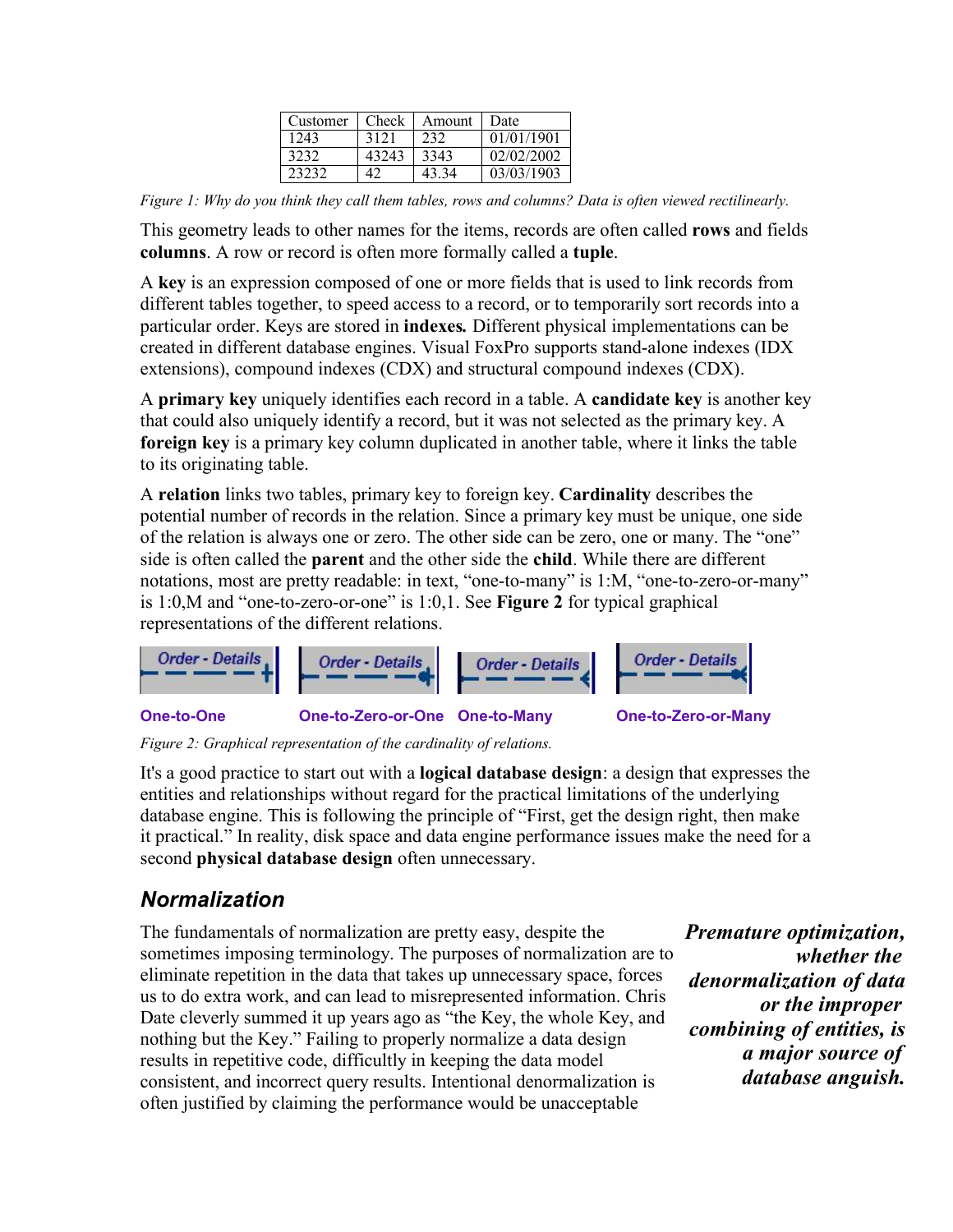(without testing the hypothesis) or that the coding would be too difficult. This wellintentioned *premature optimization*, whether the denormalization of data or the improper combining of entities, is a major source of database anguish. This section covers the textbook definitions of normalization with the usual simple examples, and then digs into some much tougher real-world examples.

#### **First normal form:** no repeating groups

Example: order table with Item1, Price1, Quantity1, Item2, Price2, Quantity2, etc. Solution: move the individual lines of order detail to their own separate table.



*Figure 3: Reduce long, tall tables to one-to-many relationships by removing repeating groups to achieve first normal form.*

**Second normal form**: full primary key required for each column

Note: I am an advocate (some would rightly say fanatic) for single-field, integer, nondata-bearing primary keys. There are a bunch of good reasons for this, covered later. However, for the discussion of the  $2<sup>nd</sup>$  normal form, consider the "natural" primary key as those fields that make up unique identification of one record.

Example: An order detail record has fields of customer number, part number, part description, quantity and price – for this system, let's suppose the price can be changed either in the order detail or in the inventory table so that price is appropriate in the detail record. But the customer number is not appropriate as it should be the same for all of the detail items of a single order – it depends on order number but not on the sequence number. Solution: remove the customer number to the order header.

| Salesdetail3                                                                                          |    | Salesdetail4                                                                       |
|-------------------------------------------------------------------------------------------------------|----|------------------------------------------------------------------------------------|
| Isalesdpk:ia                                                                                          |    | Isalesdpk:ia                                                                       |
| Isordfk:i<br>Ccustomer:c(40)<br>Citemno:c(10)<br>Citemdesc:c(40)<br>Nquantity:n(6,2)<br>Nprice:n(5,2) | то | Isordfk:i<br>Citemno:c(10)<br>Citemdesc:c(40)<br>Nquantity:n(6,2)<br>Nprice:n(5,2) |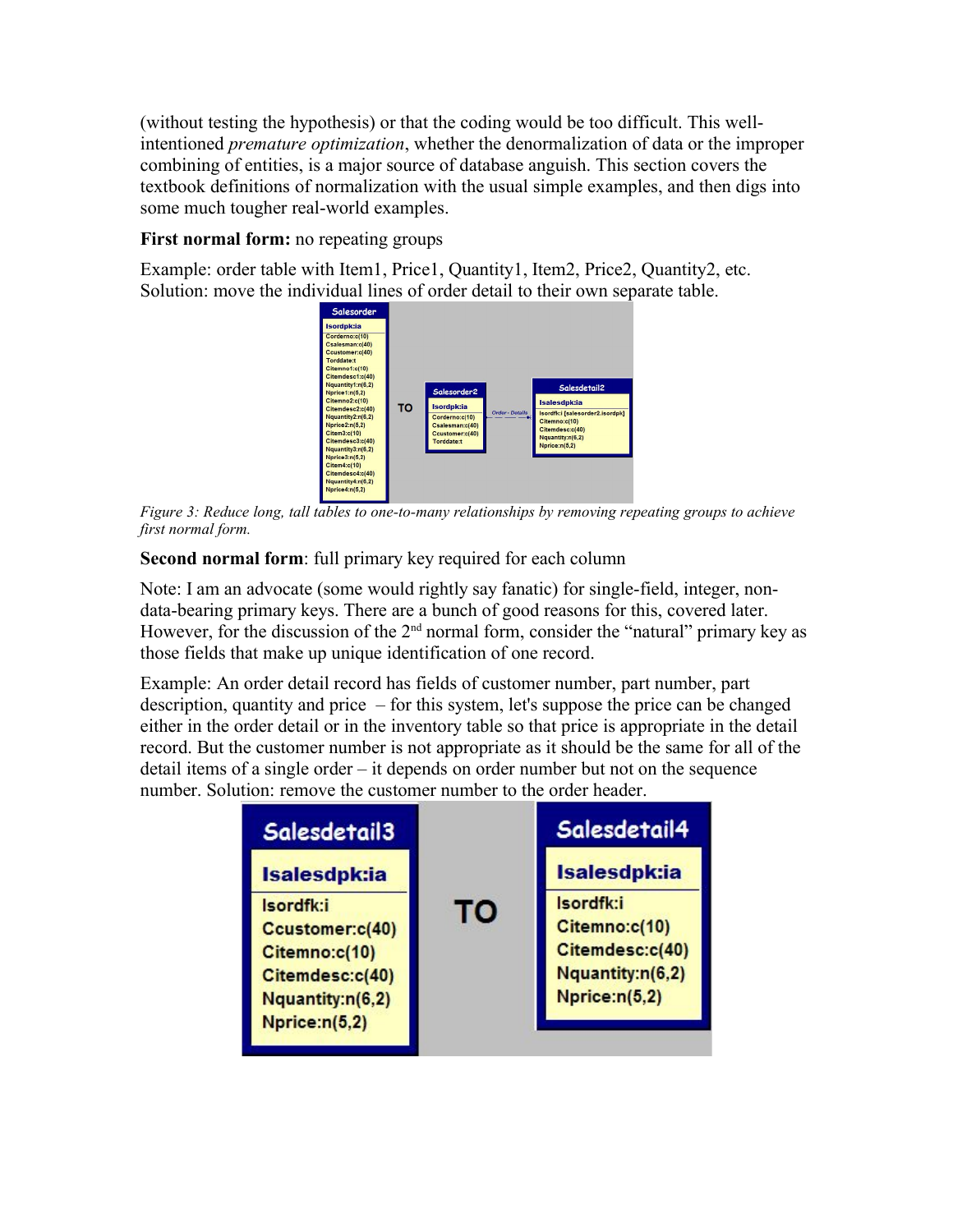*Figure 4: The customer identification should not be in the sales detail table, since it is the same for every detail of an order, it should be in the sales order header table.* 

**Third normal form:** Column values depend on the key and not on other column values.

Example: Order detail with ItemNo, Description, Price, Quantity. However, description should not change and is bound to ItemNo, not to the primary key, so it should be eliminated from the order detail record.



*Figure 5: The item description is redundant, dependent on the item number and not the primary key. Therefore, it should be removed from the sales detail table to an item table.*

**Fourth normal form**: (also known as Boyce-Codd normal form) Takes the rules of third normal form and applies them to all candidate keys.

Example: In a Sales Order Detail Table, there's a sequential line number that sorts the detail lines for a business requirement. The Order number is also included for support of another system. Together, they form a candidate key (another key that uniquely identifies each row and could be a candidate in the contest for primary key). If the customer number was included in the sales order detail, you can see that it is dependent on the order number field, but not the detail line field, pointing out that there is either a problem in the key selection or in the inclusion of this field in the table.



*Figure 6: Boyce-Codd Normal Form requires 3 rd Normal form for all fields based on the primary key and on any valid candidate keys. Order number and detail line form a natural primary key, but customer number depends only on the order number, not the line, and should be migrated to the order header.*

### **So, what does all this normalization do for us?**

Once the data has been normalized, it will be easier to manipulate, since each element of the data is represented in only one place in the data model. If the normalization step was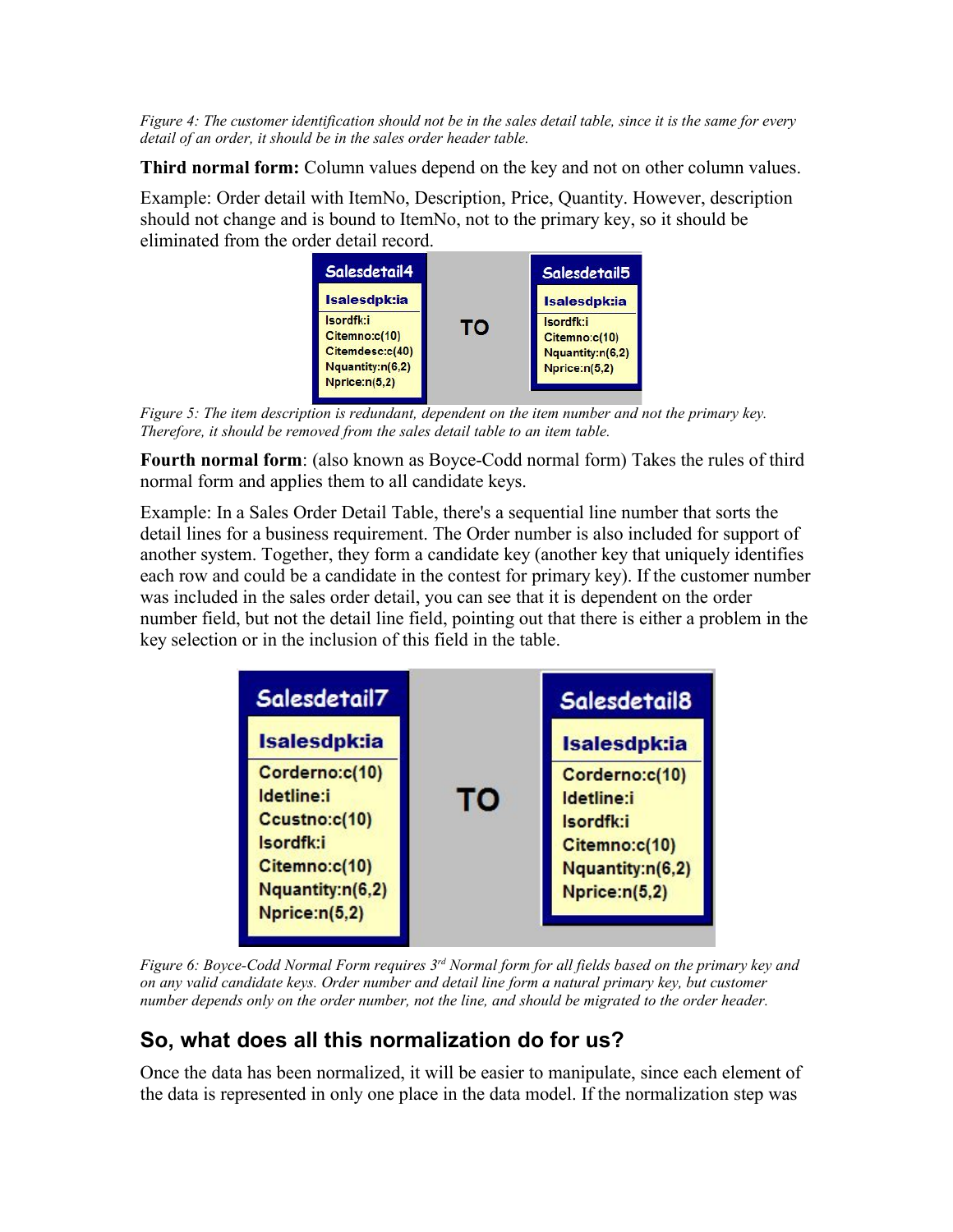skipped, duplication of data would mean that repetitious code would need to be written to update, delete, and insert data into multiple places in the model. If you catch yourself writing code like that, check the data model for denormalization.

### *Relational Integrity Issues*

Unlike the real world, we have the ability to make rules in the database that there can be no child record orphaned without a parent. We may also decide that the deletion of a parent record will result in the deletion of all related records, and that records can be entered only if their lookup values are valid. Different database engines enforce these rules in different ways. Some use **declarative referential integrity** (DRI) where the referential constraints are declared as part of the table definition. Visual FoxPro, like many other database engines uses a different technique of trigger-based referential integrity, where Insert, Update and Delete triggers fire to perform the appropriate rules enforcement. Visual FoxPro includes an RI Builder, accessible inside the data design surfaces, and generates RI code as stored procedures within the database container. There were and are issues with this builder; check out the Microsoft Knowledge Base and popular FoxPro forums for a list of issues and work-arounds.

Check out Stephen Sawyer's code at http://www.stephensawyer.com/ for an alternative to the Microsoft supplied RI Builder.

### **Non-data-bearing primary keys**

One of the more common debates in data analysis is whether to use the "natural" primary key within the data or whether to create an artificial key whose sole purpose is to be the unique identifier for the record. There are valid arguments for both sides, and there are extreme cases where one side of the other has a clear advantage. In the middle, though, the answer comes down to compromise and choosing the standard that works for you.

The arguments against non-data-bearing primary keys include: bloated diskspace and bandwidth, potential to run out of keys, and the hassle of generating keys (pre-VFP8).

The use of non-data-bearing primary keys eliminate multiple-field keys, which are harder to manipulate. It also eliminates the need to ever change a primary key, since it has no meaning in the system. This, in turn, eliminates an entire class of relational integrity triggers.

My preference is to use the non-data-bearing primary keys, auto-incrementing integers when available, on every table.

### **Active flags vs. deleting records**

Deleting a record removes information from the system. Deletion should only be allowed in the situations where no transactions were actually performed using that information. Fox example, if a record was inadvertently added twice, but no work done on that record, deleting the record doesn't change the data significantly. In other cases, the record should be flagged as inactive.

Example: Fred the Salesman leaves. Fred's Salesman record should be flagged as inactive. Clients assigned Fred as their salesman should be re-assigned. Sales that Fred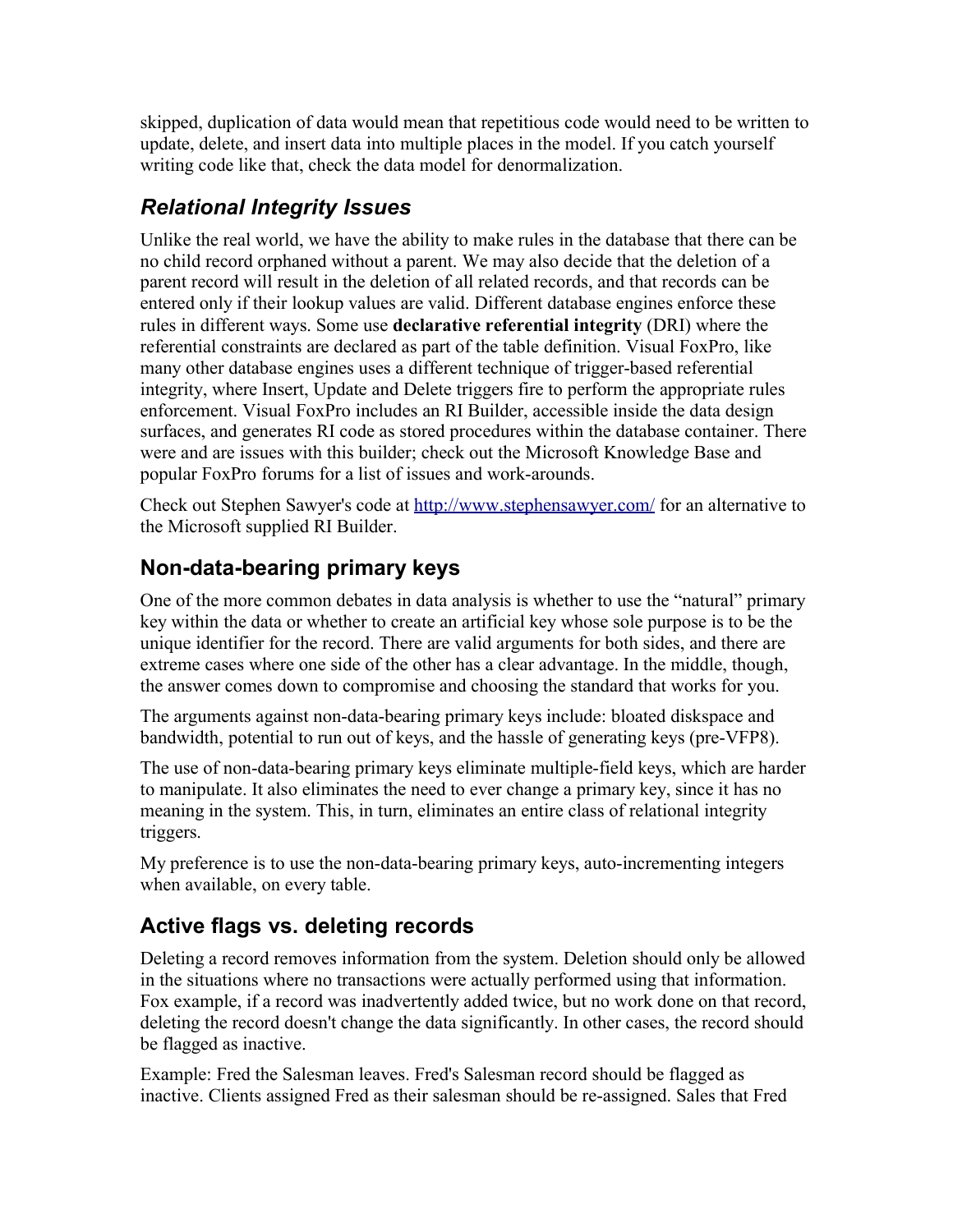performed should continue to carry the PK of that salesman. Commission and payroll processing needs to support inactive flag, if applicable.

Deleting data can change history, so unless the system is a current snapshot and all past history is journaled in such a way as to support deletions, add flags to entities likely to be "logically deleted" so they can be flagged as inactive instead.

#### *Naming Conventions*

Visual FoxPro suggests several naming conventions in its Help file; search for "Naming Convention." Here are my general suggestions:

- Single character datatype, per the Help file (d for Data, y for Currency, etc.)
- Field names limited to ten characters for ease of use with free tables, temporary cursors and matching index names
- Keys end in "PK or "FK" and have the table name abbreviated, i.e., iCustPK is the customer primary key in the Customer table and iCustFK is the customer foreign key in another table.
- Avoid the use of underscores as they consume precious space.
- Avoid plurals both for space consideration and for consistency. You would expect the Client table to contain more than one Client, right? So Clients is pretty obviously just another letter consumed. Some gurus argue that tables should always be plural. Whichever technique you choose, be consistent!
- Consistency is the single most important guideline. If a number is "Num" in one table, "No" in another and "Nr" in a third, you will never get them right. Choose one and establish it as the standards.
- Write down all of your conventions (something called "documentation").

Naming conventions have powerful and beneficial effects in a system. When different prefixes are used for variables (the 'l' for local, 'g' for global, etc.), the chances of a field name and a variable being confused is very unlikely, saving you from some of the more difficult-to-debug problems. When applied consistently, they make the code easier to read and understand.

### *Using Tools*

*Man is a tool-using Animal. Nowhere do you find him without tools; without tools he is nothing, with tools he is all.* Thomas Carlyle

I think tools are an absolute necessity for a good data design. The tools do not need to be fancy, have gigabytes of RAM or cost thousands of dollars, although there are some neat toys out there that meet those criteria.

There are several purposes to data design:

- 1. Completely analyze the problem to ensure you have covered the entire problem space.
- 2. Creating a document to help you and others remember and understand the system.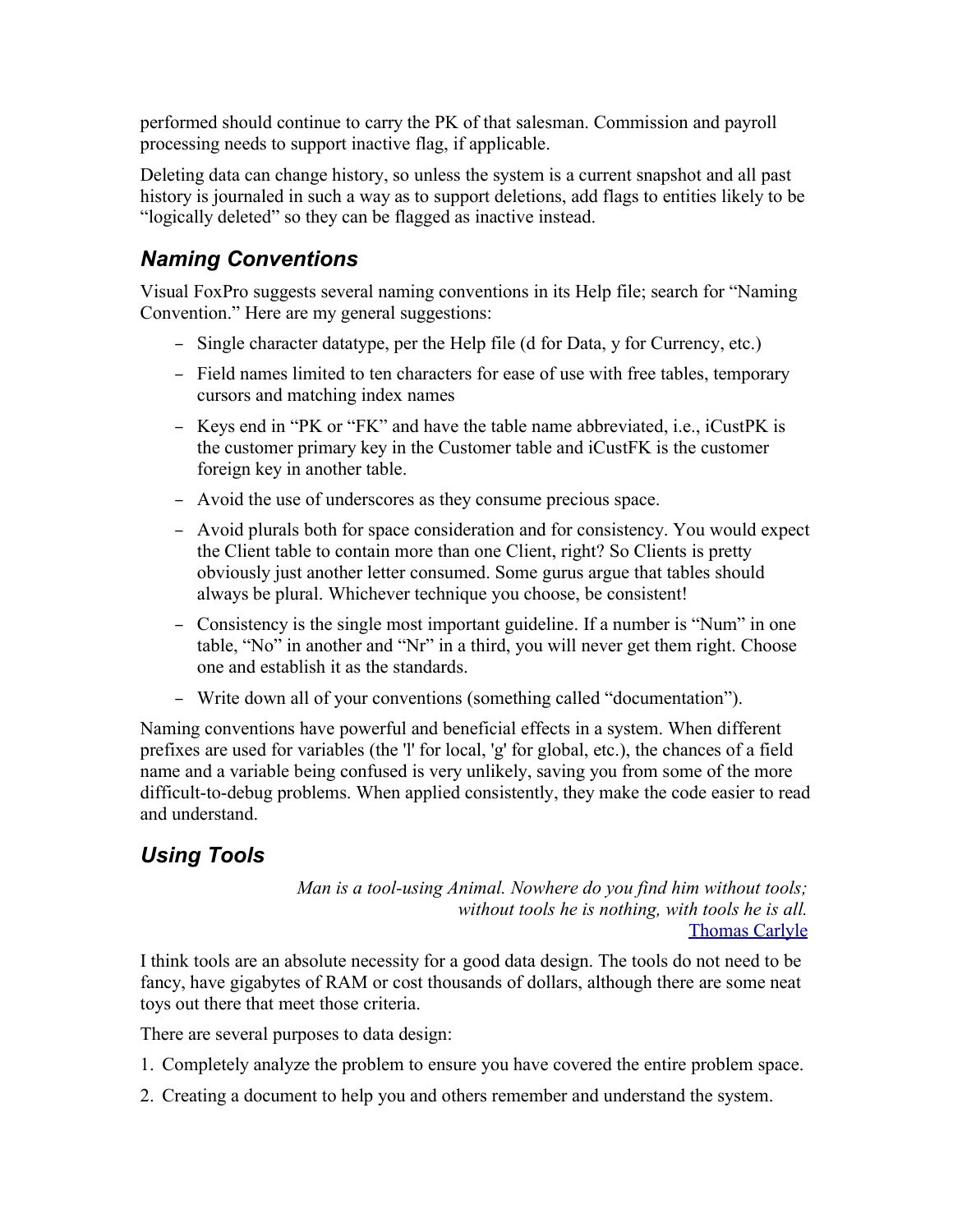Tools also let you interact with the data model, or generate scripts to effect changes. The xCase product, used to generate the data diagram illustrations here, has a fantastically flexible engine that can do all of the above, and let you interact, two-way between the data model and the data on disk. In addition, the xCase metadata is stored in dbf format, where it's relatively easy to query and perform global changes. I have no financial interest in the product, but I do encourage you to check it out.

Documents produced by case tools not only make inexpensive wall art, but can become very useful tools for developers to reference on a daily basis.

#### **Quick Facts**

**Product**: xCase, www.xcase.com

**Version**: 7.4, April 2004

**Price**: \$399 (Fox) to \$799 (Professional) in several different packages

**License**: commercial, 1 per user

**Features**: two-way design interaction & scripting, color printing, data migration, target data server switching, much more

Since the tools can manipulate data structures, it is a great idea to only allow changes to the data model through the case tool, ensure the documentation is always up to date.



*Figure 7: An Entity-Relationship diagram for a moderately complex application. For ease of presentation, the primary tables are in red, many-to-many tables in orange, and lookup tables in green.*

#### *Real-World Problems*

Fun as all the theory it, putting it into practice can be challenging. Let's discuss, though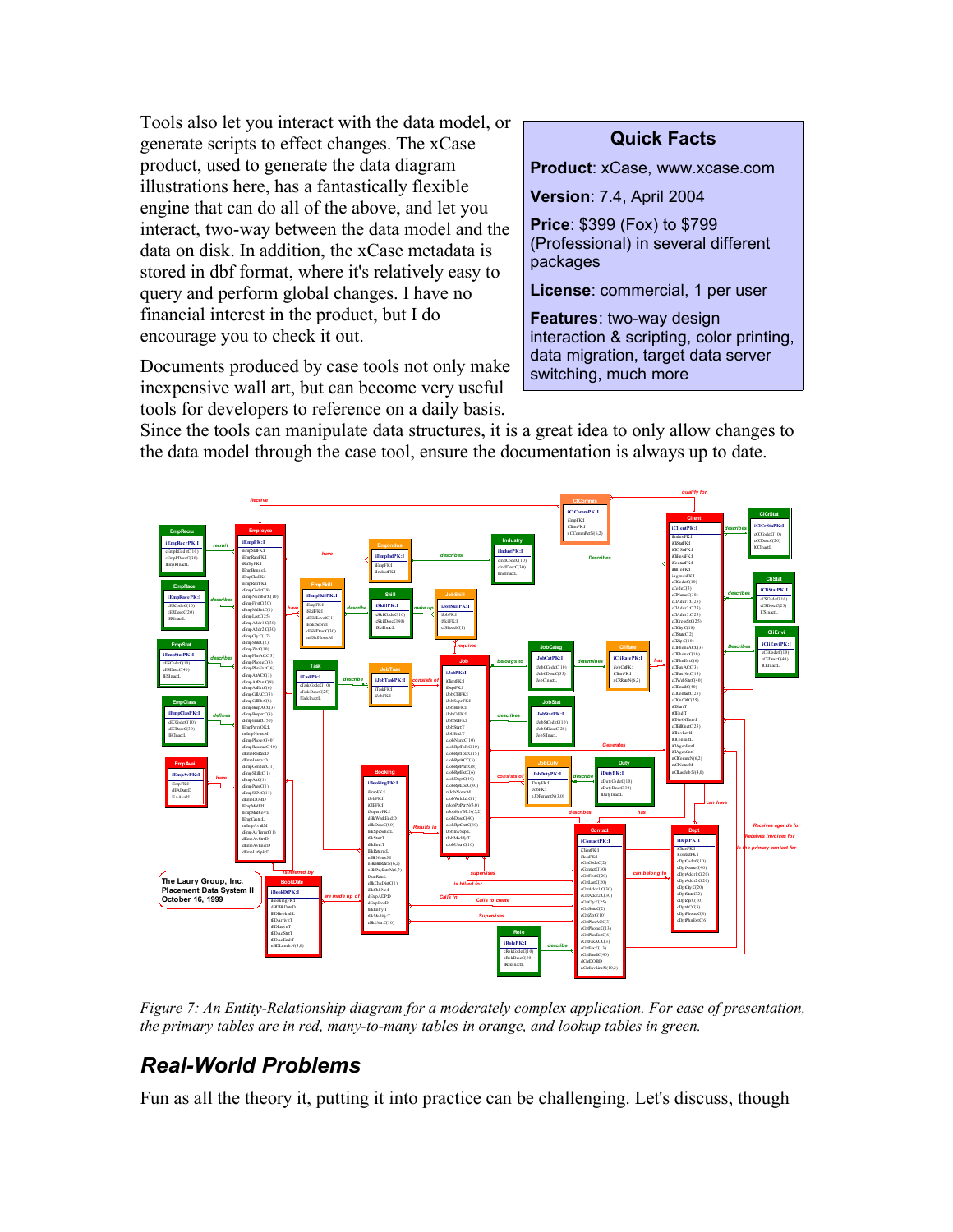not necessarily solve, a couple of classic real-world problems.

#### **People, Places and Things**

Contact information for people and companies can be very difficult to model. There are many people in the typical business transaction: yourself, your employees, your customer, their employees, the delivery people, your lawyer, your accountant, an outside inspector, third-party vendors, etc. One common design decision is to lump every human being in the system into a single table, People, and then map them into all the places they fit in the data model. While it is the appropriate decision for some systems, for others, it can be a fatal error. From the logical analysis standpoint, a vendor is a vendor and customer is a customer. If you later decide to blend them into a shared table, that is a later optimization, and not a wise first step.

Another important step in the logical analysis phase is to declare the rules of the system in as simple a set as possible. It's important to understand that programmers and analysts try hard to work out all of the "edge" and "corner" cases to ensure they understand the valid one-to-many and many-to-many relationships in a system. However, it is easy to get carried away with this "Yeah, but what it..." game and turn it into a game of "Can You Top This," whereby everything is related to everything in a many to many relationship.

Let's consider a phone contact management system. For simplicity, all contacts are the same; – their classification and grouping is outside the scope of the example. Each contact may have one or more phone numbers. It is desired to designate a "primary" or "main" phone number. Here's one possible design, first laid out as declarative sentences, and then diagrammed.

- There are two main entities: contacts and phone numbers.
- A contact can have many phone numbers.
- One phone number could be designated as the main number.
- Different phone numbers should be differentiated by "types."
- There may be zero or many phone numbers for each type.
- For this model, contacts stand alone; they do not share phone numbers with other contacts.

There are several different solutions to this problem, and each have advantages and disadvantages, benefits and downsides. You'll want to examine and exercise the model carefully to ensure it meets your needs. One of the interesting questions I found when presenting this model was the question of whether an individual contact should be allowed multiple phone numbers of the same type. While the datqa model can surely be developed to support it, the user interface can become intricate, difficult and confusing. Microsoft Outlook solves this problem by having a fixed set of phone types, including "Home" and "Home2," "Work" and "Work2," as well as "Other," and restricting entry to one phone number per type. A similar solution is worth considering.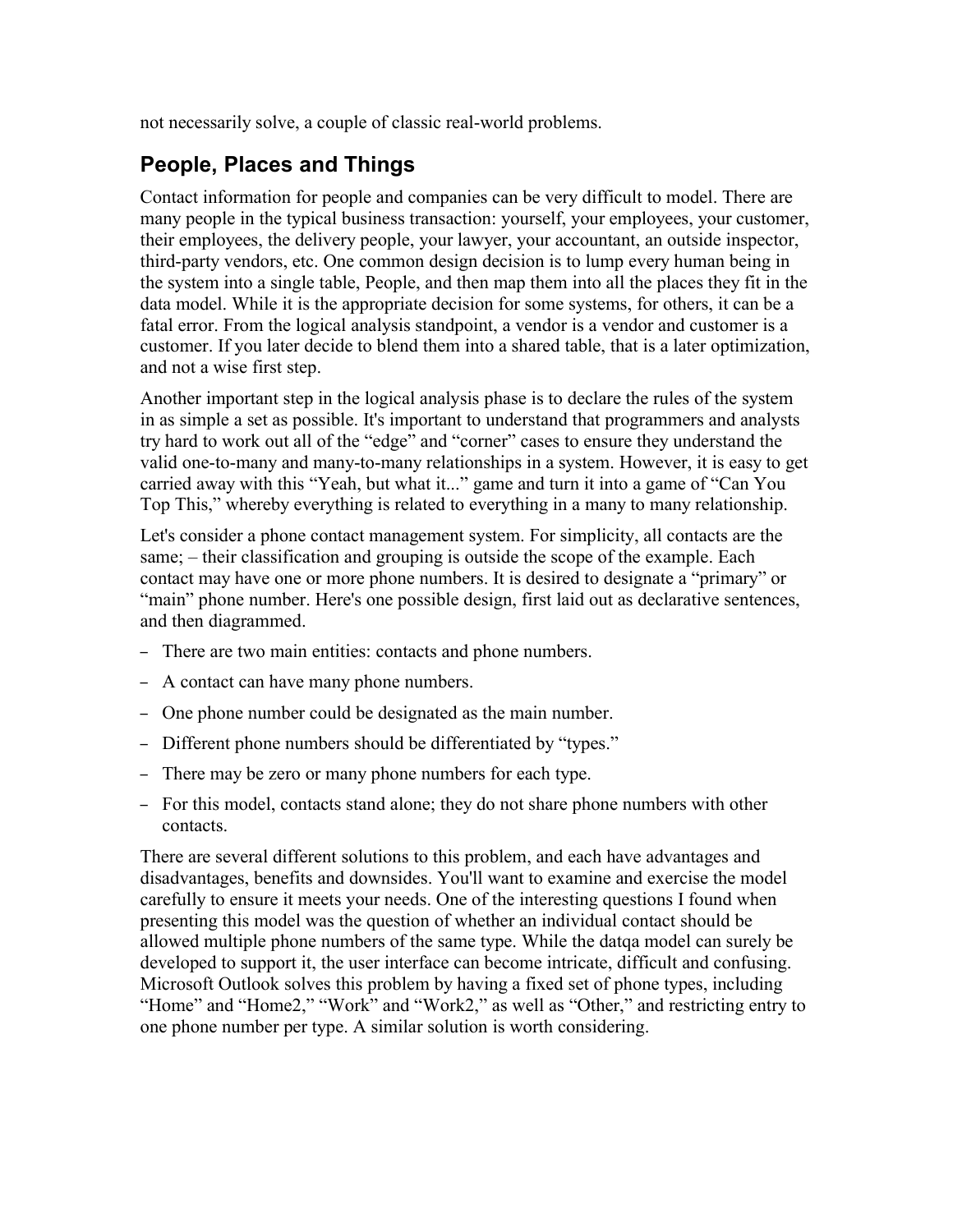

*Figure 8: One proposed solution to the contacts problem has a one-to-may relation from contact to phone, and two phone foreign keys stored in the contact table in a one-to-one relationship.*

#### **Documents as data**

Another interesting problem to consider occurs in a whole series of applications that can be generalized as supporting a document of information. That document could be a facilities inspection, a written test, or an assembly process. Common elements are used, assembled following some sort of formula, and results are recorded. Over time, not only do components change, but the recipes to assemble them change as well. Developing this model can be an involved process. The trick is to balance the needs of the system with the cost of adding complexity. A more complex model is more difficult to implement and maintain, and it can introduce unintentionally "legal" data entries that don't have an analogue in the real world.

For example, an inspection is the intersection of a facility with a scheduled series of tests with results that might either be finite (True/False), a range (0-100 ppb), a text blob (narrative) or a binary blob (actual test result output). An individual inspection takes place with a version of set of tests (the "current" one, hopefully). When later reviewing historical material, you can use the preserved version information to determine if a particular test was included in the then-current regimen to decide if the test results should be included or excluded from the historical analysis.



*Figure 9: An example of a document model: inspections performed on facilities are a set of tests (1:M) and their results.*

## *Conclusion*

Data analysis and design is a critical early step in the successful development of an nal